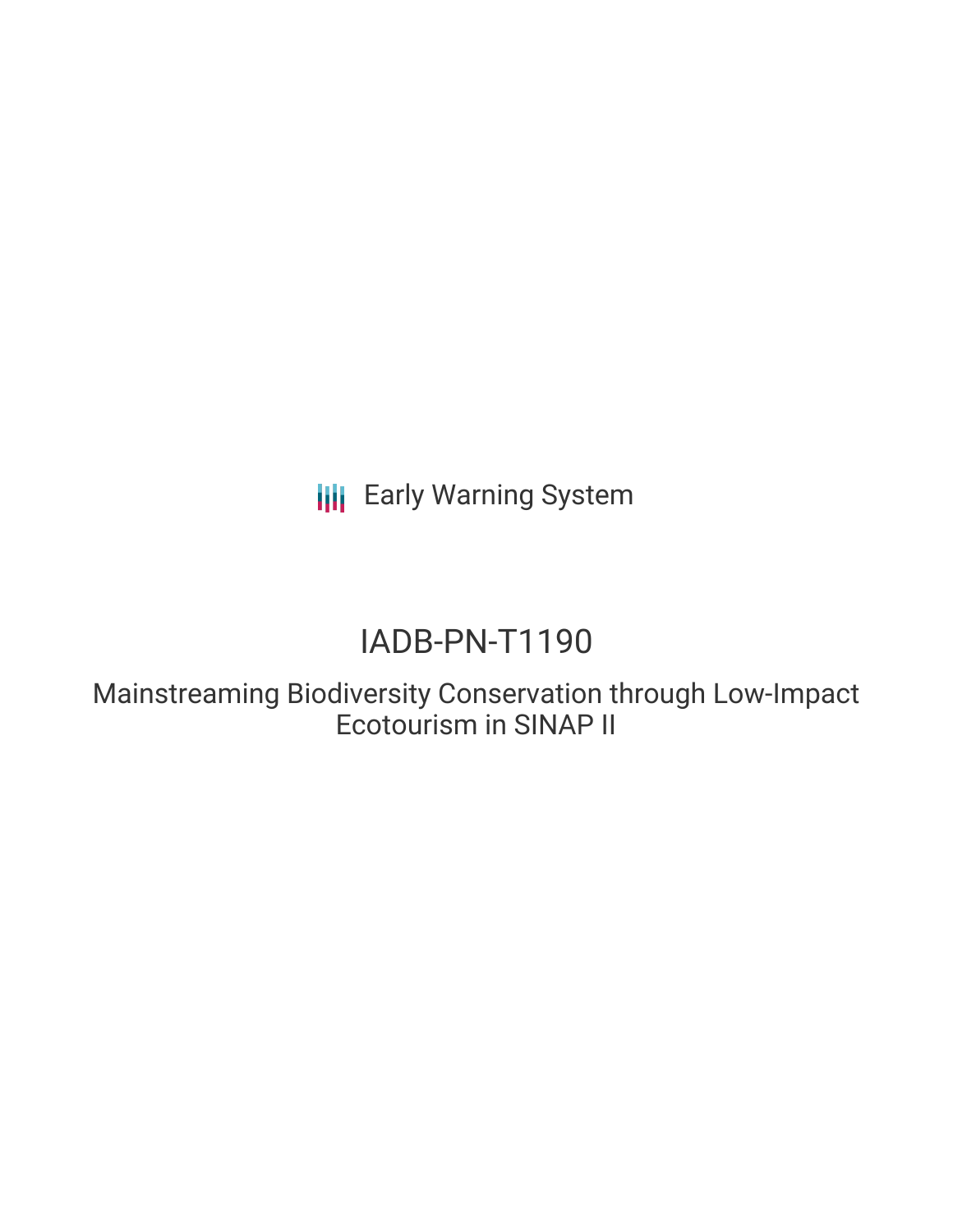

#### **Quick Facts**

| <b>Countries</b>               | Panama                                 |
|--------------------------------|----------------------------------------|
| <b>Financial Institutions</b>  | Inter-American Development Bank (IADB) |
| <b>Status</b>                  | Approved                               |
| <b>Bank Risk Rating</b>        | B                                      |
| <b>Sectors</b>                 | <b>Technical Cooperation</b>           |
| <b>Investment Type(s)</b>      | Grant                                  |
| <b>Investment Amount (USD)</b> | \$0.75 million                         |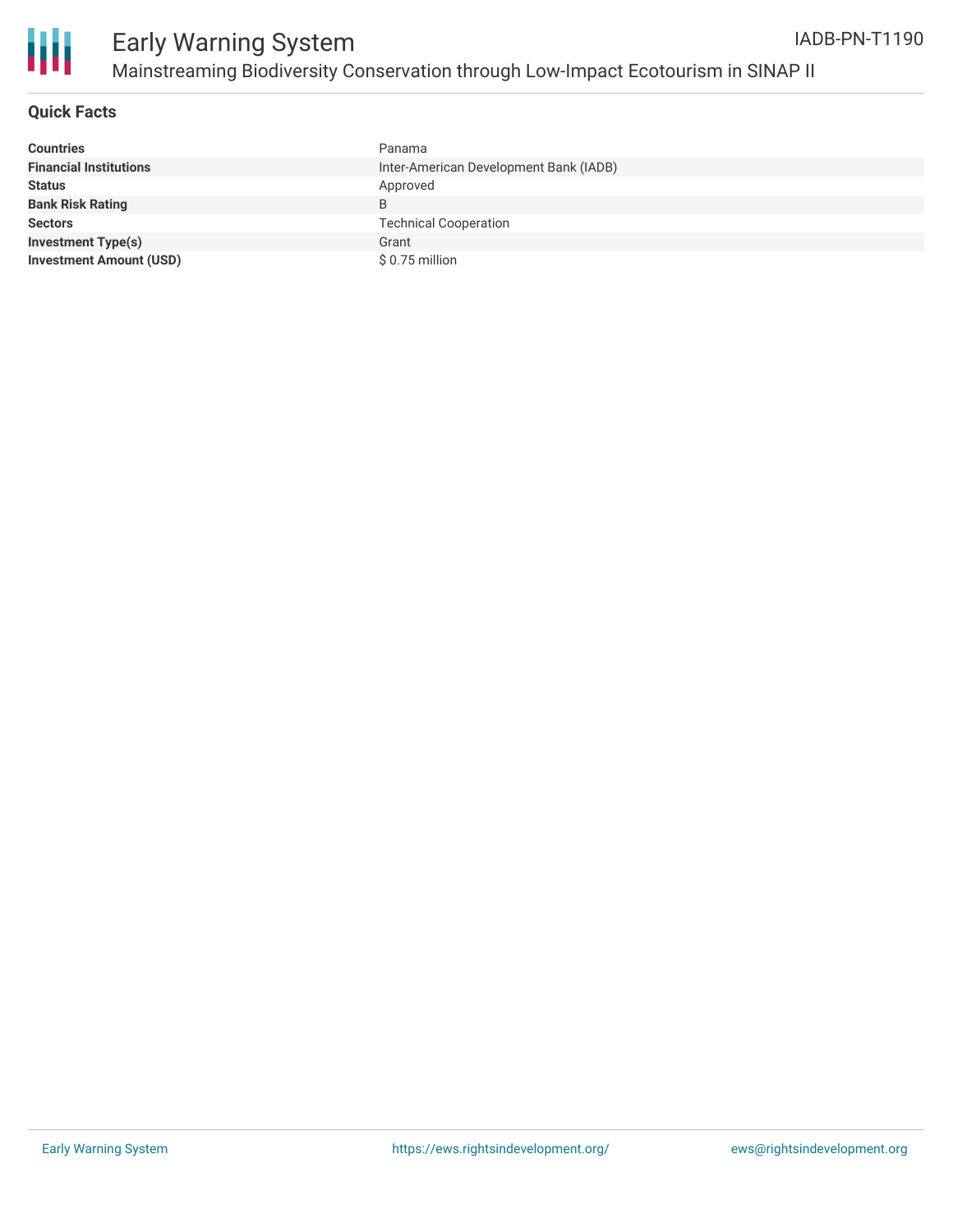

#### **Project Description**

From the IDB: "The general objective of this project is to contribute to improving the conservation and management effectiveness of Panama's protected areas through the promotion of low-impact ecotourism."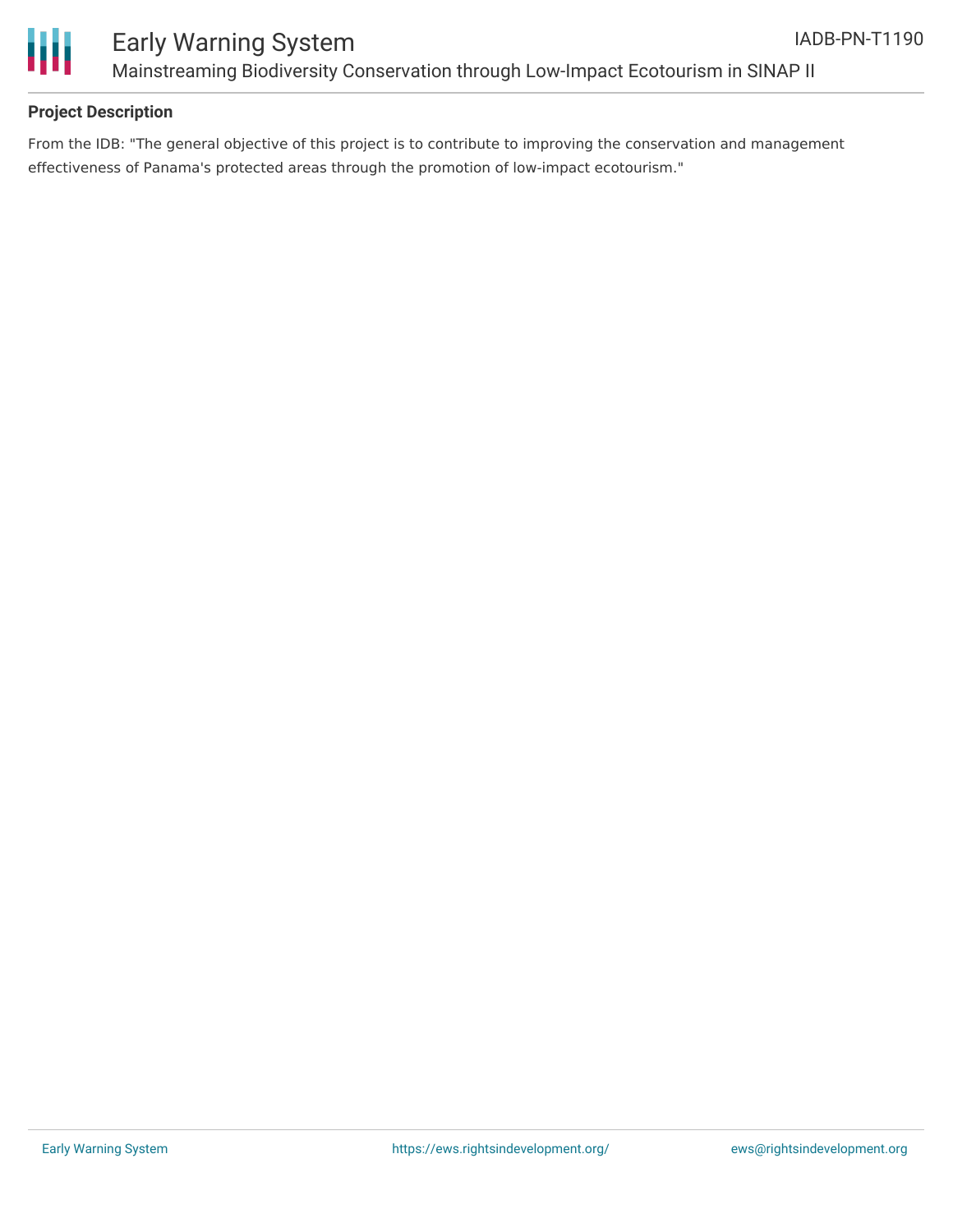

# ₩

### Early Warning System Mainstreaming Biodiversity Conservation through Low-Impact Ecotourism in SINAP II

#### **Investment Description**

• Inter-American Development Bank (IADB)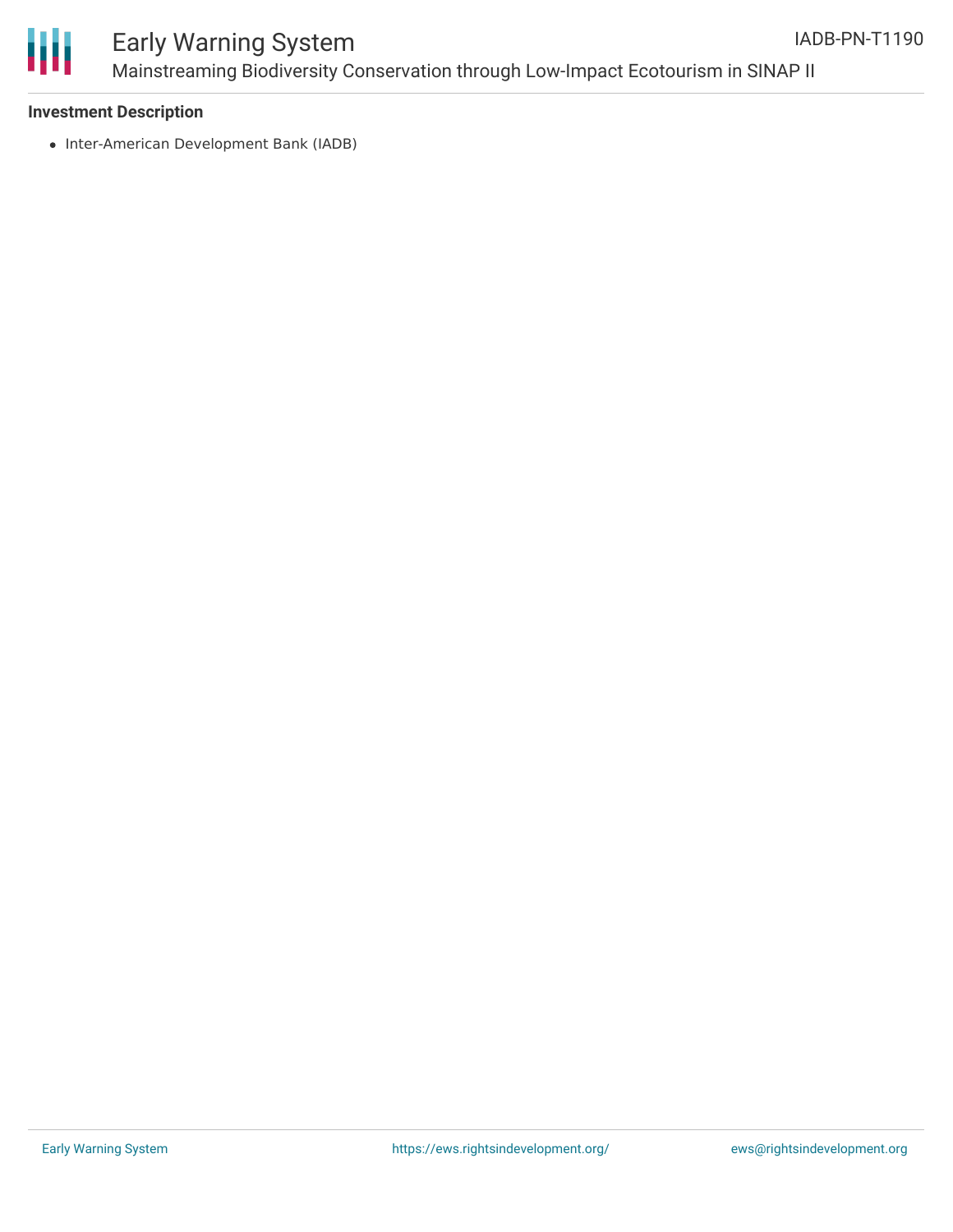#### **Contact Information**

#### ACCOUNTABILITY MECHANISM OF IADB

The Independent Consultation and Investigation Mechanism (MICI) is the independent complaint mechanism and fact-finding body for people who have been or are likely to be adversely affected by an Inter-American Development Bank (IDB) or Inter-American Investment Corporation (IIC)-funded project. If you submit a complaint to MICI, they may assist you in addressing the problems you raised through a dispute-resolution process with those implementing the project and/or through an investigation to assess whether the IDB or IIC is following its own policies for preventing or mitigating harm to people or the environment. You can submit a complaint by sending an email to MICI@iadb.org. You can learn more about the MICI and how to file a complaint at http://www.iadb.org/en/mici/mici,1752.html (in English) or http://www.iadb.org/es/mici/mici,1752.html (Spanish).